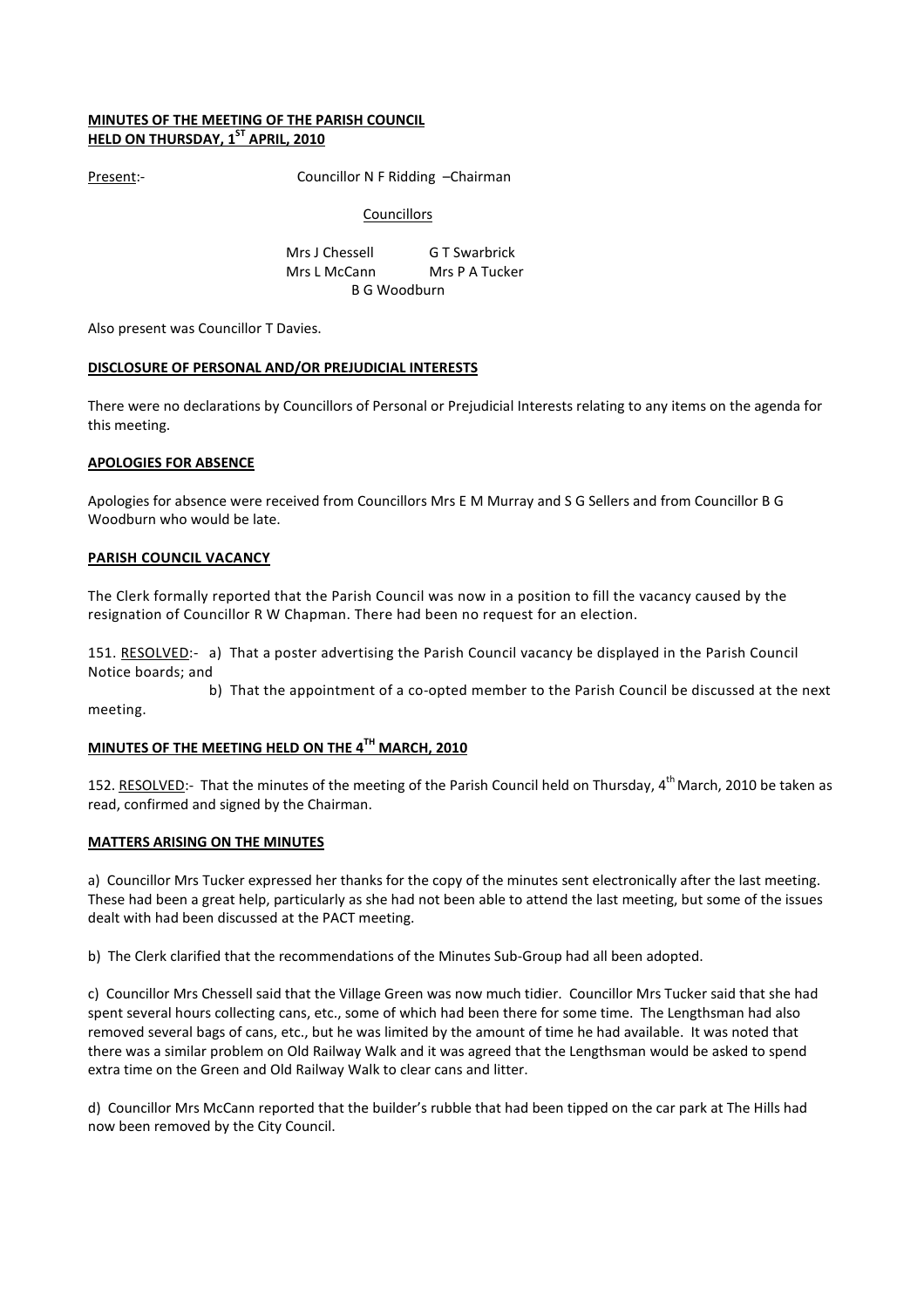## POLICING ISSUES

The Clerk reported that PC Ian Zanelli was unable to attend this meeting. The Clerk indicated that the next PACT meeting was to be held on Thursday, 22<sup>nd</sup> April, 2010 at 7.30 p.m. in Grimsargh Club. It was noted, however, that he had been missing from Young at Heart for some months and had also been not in a position to come to Parish Council meeting, although he did submit regular reports. However, he was always kept up to date with the issues raised by the Parish Council and the problem with drinking on the Village Green had already been reported to him.

153. RESOLVED:- That the report be received.

#### FRIENDS OF GRIMSARGH GREEN

Councillor Mrs Chessell reported that the Material Amendment Application for the Solar Lighting had still not been approved, even though the 28 day consultation period had expired several days ago. The Clerk had spoken to the Planning Officer who indicated that it would be approved in the week following Easter. She then reported that work on the Car Park was, hopefully, to commence in April, 2010. However, Preston Council had, for some reason, planted two semi-mature trees in the car park area and these would need to be removed beforehand. She had also registered FOGG to take part in a "Guild Take Off" event. The Wildflower Sign was due to be ordered shortly and further willow weaving had been carried out by Tony Cookson, plus the planting of a number of snowdrops. Thanks were expressed to Councillor Mrs Tucker for donating the willow and the snowdrops.

154. RESOLVED:- That the report be received.

### TOWN AND COUNTRY PLANNING ACT, 1990

There was one planning application for consideration, although the Clerk reported that it might be withdrawn, but it was still better to give an opinion:-

| 006/2010/0150 | $\overline{\phantom{0}}$ | Beech House      | Erection of single storey extension to front, two |
|---------------|--------------------------|------------------|---------------------------------------------------|
|               |                          | 339 Preston Road | storey extension to side and single storey        |
|               |                          | Grimsargh        | extension to rear of dwelling                     |

The Clerk presented brief details of the applications. The existing dwelling was set well back from Preston Road and any changes to the front elevation would be unobtrusive.

155. RESOLVED:- That no observations be offered in respect of planning application 006/2010/0150.

#### ROADSAFETY – PRESTON ROAD, B.6243

The Clerk reported that the traffic calming scheme between Grimsargh and Longridge had now been approved at the recent Ribble Valley Locals meeting. The necessary legal procedures to put the revised speed limit in place had now to be carried out before the changes could be implemented, but early indications were that the changes could be in place by mid-summer. There was then a brief discussion about phone calls from Mrs A Small to a number of Councillors and to the Clerk about the traffic issues that were contained in the Newsletter.

156. RESOLVED:- That the report be received.

#### PROVISION OF DOG WASTE BINS

There was a discussion about the need for additional Dog Waste Bins at a number of locations in Grimsargh, including Elston Lane, The Hills, Village Green and on Old Railway Walk. The need for a Litter/Dog Bin in the Nellie Carbis Woodland was also discussed. Councillor Mrs Tucker said there was a substantial amount of dog fouling on Elston Lane, which was also well used by walkers. It was noted that it was now permissible to deposit dog waste in normal litter bins. Councillor Davies commented that Preston might also still have some dog waste bins available.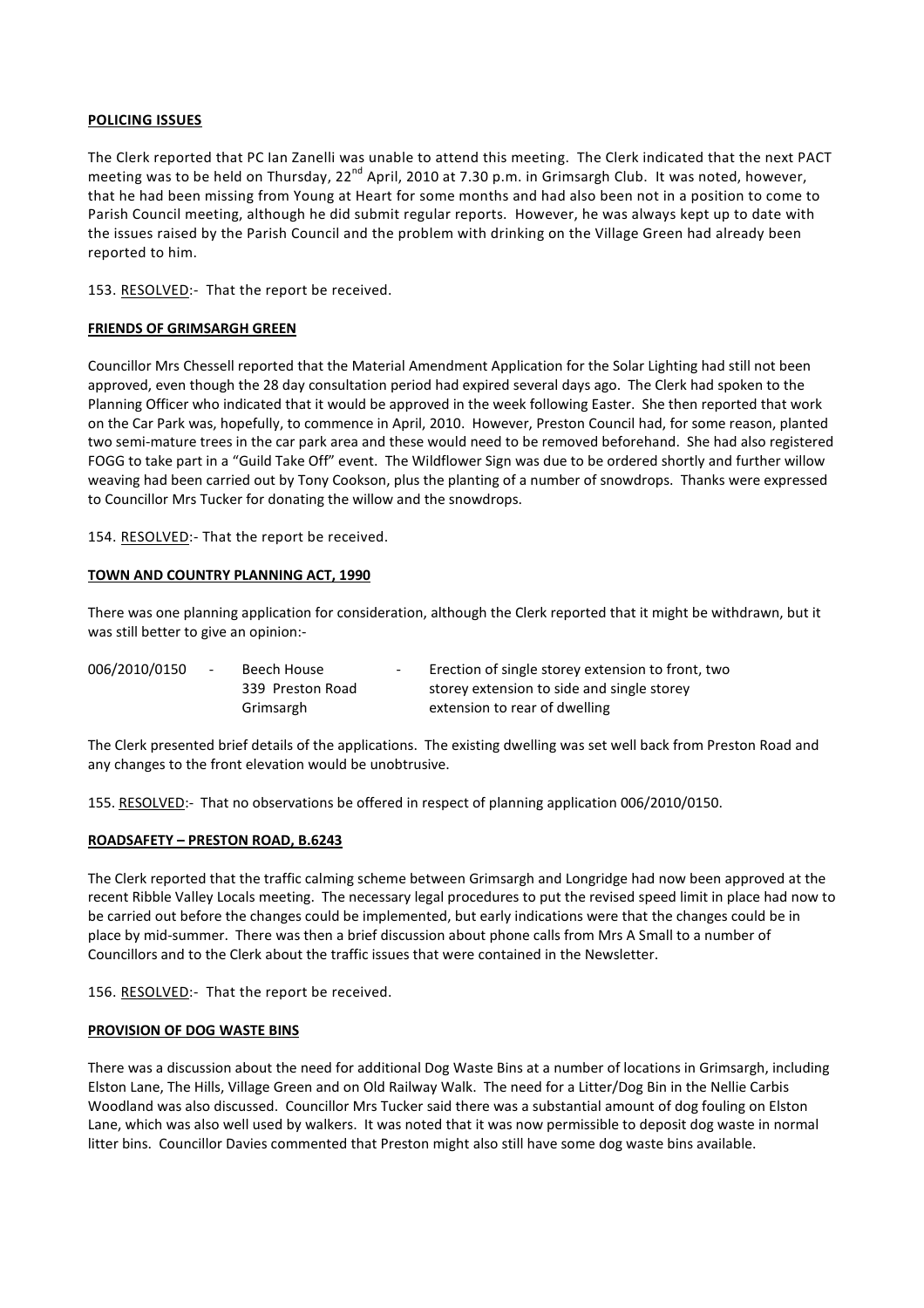157. RESOLVED:- That Councillor T Davies be requested to investigate whether Preston City Council had any dog waste bins available that could be utilised in Grimsargh, as now reported.

## QUALITY PARISH COUNCILS

# a) Community Engagement Working Group

Councillor Mrs P A Tucker had continued working on the Parish Council website and it was now almost ready to go live. The website was titled "grimsarghparishcouncil.org". Minutes, and other documents had been uploaded but further information was also needed, including additional photographs. A logo had been included but further information about a historic Coat of Arms prepared by Michael Banks was circulated. This came with a history of Grimsargh-with-Brockholes, but it was actually the Coat of Arms for the De Houghton family. Councillor Woodburn said that information from Mrs P Pattinson, who had researched Grimsargh some time ago, revealed that there was no official Coat of Arms. However, thanks were expressed to Michael Banks for the work he had carried out.

158. RESOLVED:- That the report be received.

### b) General

Councillor Mrs Murray, after consultation with Councillor S G Sellers, had produced a Progress/ Refresher Table, which was circulated for information. The Clerk detailed the current position with regard to the items listed in the table, as follows:-

| Item                                                                 | <b>Meeting</b> | Comment                                                                                                                                                                                                                        | Date Closed out &                                                                                                     |
|----------------------------------------------------------------------|----------------|--------------------------------------------------------------------------------------------------------------------------------------------------------------------------------------------------------------------------------|-----------------------------------------------------------------------------------------------------------------------|
|                                                                      | <b>Date</b>    |                                                                                                                                                                                                                                | <b>Resolution No</b>                                                                                                  |
| Salisbury House Farm -<br>Pl app 006/2010/0079                       | March<br>'10   | Check that erected buildings are being<br>used for solely for active farming<br>purposes                                                                                                                                       | Passed to Preston<br>with that<br>recommendation $-5$<br>March, 2010                                                  |
| Parish Plan                                                          | March<br>10    | Periodic review to be held of<br>outstanding matters                                                                                                                                                                           | Review in Oct, '10                                                                                                    |
| Potholes and road repairs                                            | Feb '10        | Raised in Matters Introduced by<br>Members - suggestion that LCC be<br>requested to provide a programme of<br>work to repair numerous potholes -<br>some arisen due to the winter<br>conditions, some previously existing.     | LCC react to reports.<br>No programme<br>exists. April, '10                                                           |
| Silver Birches - pl app<br>006/2009/0088                             | Jan '10        | Concerns over whether plans have had<br>the number of proposed dwellings<br>reduced to 4 - as had previously been<br>reported would be the recommendation<br>by PCC Planning Department and had<br>also been requested by GPC. | Planners requested<br>reduction - not<br>accepted by<br>application. No<br>power to press for<br>reduction. April '10 |
| Grimsargh postal address<br>for<br>residents of the Hills            | Jan '10        | Raised in Matters Introduced by<br>Members - some Hills residents being<br>penalised for insurance purposes.                                                                                                                   | Done - February, '10                                                                                                  |
| Request for pedestrian<br>refuge<br>Longridge Road near the<br>Hills | Dec '09        | Request submitted to LCC - progress to<br>be followed.                                                                                                                                                                         | Ongoing $-$ with LCC $-$<br>in Small<br>Improvement<br>Programme                                                      |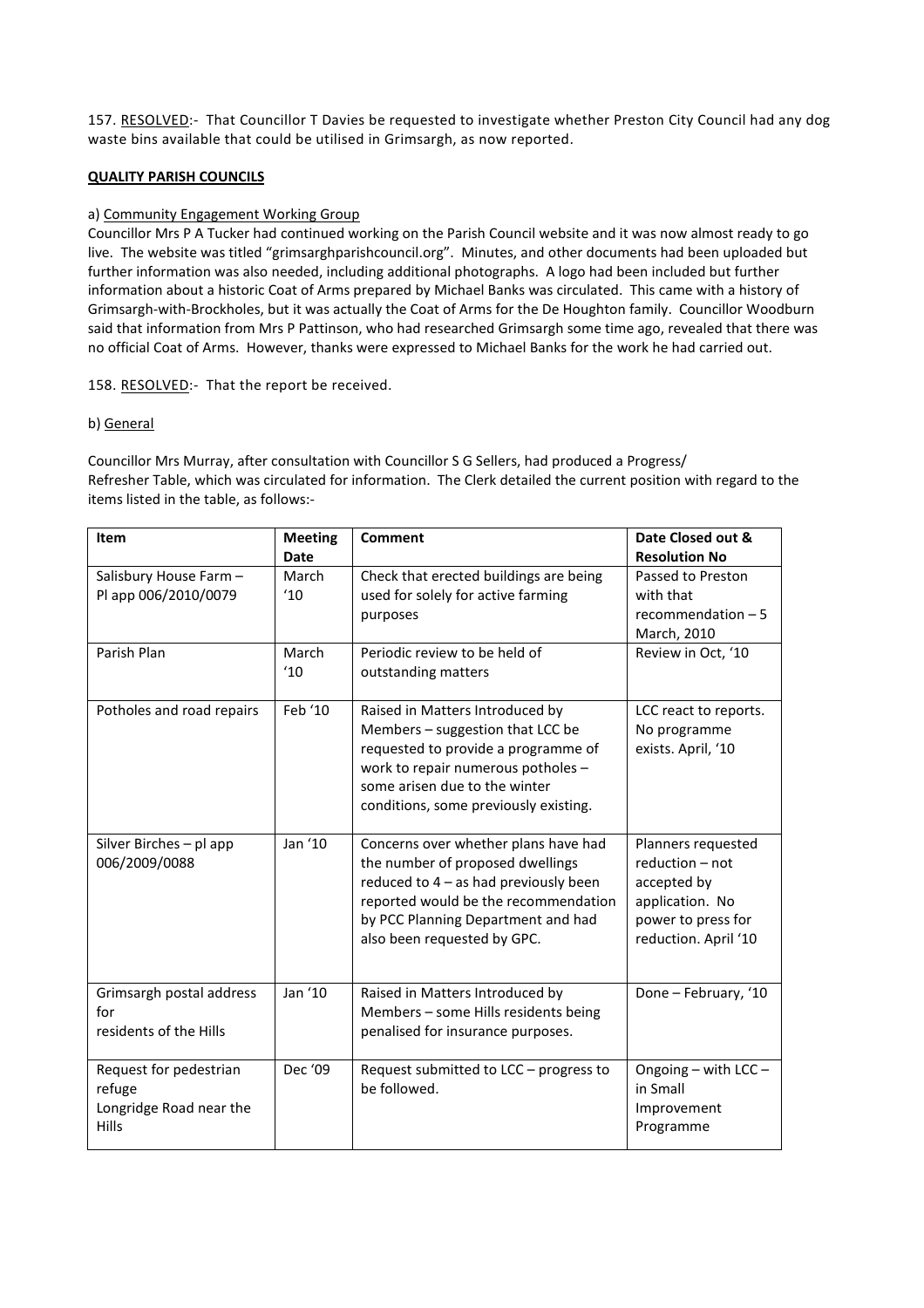| Land sold to Mr Calvert                         | Nov '09 | Review of any fencing erected, in line<br>with agreements                                                                                                                              | Ongoing – Redrow<br>and PCC                           |
|-------------------------------------------------|---------|----------------------------------------------------------------------------------------------------------------------------------------------------------------------------------------|-------------------------------------------------------|
| Criteria for provision of<br>speed<br>cameras   | Nov '09 | Resolution 09/74 was for a request to be<br>made to LCC out the criteria of provision<br>of safety cameras and specifics about<br>the cameras opposite the Plough and at<br>Roman Way. | Info not given out<br>about specific speed<br>cameras |
| Update on Parish Plan<br>Progress in Newsletter | Nov '09 | It was agreed that an update on Parish<br>Plan progress be included in the<br>Newsletter.                                                                                              | Include in next<br>Newsletter                         |

159. RESOLVED:- That the Progress/Refresher Table now presented and updated, be approved and outstanding issues be monitored further.

## COMMUNITY PROJECTS

The Clerk presented a report prepared by a Mr D Lemmings proposing the establishment of a BMX track, possibly behind the Village Hall. There were some concerns about this site as it was close to a number of dwellings, but the view was expressed that the proposal should be explored further with a view to finding an acceptable site.

160. RESOLVED:- That Mr D Lemmings be invited to the June, 2010 meeting of the Parish Council to discuss further the proposals for a BMX/Skate Park in Grimsargh.

(Councillor Mrs Chessell left the meeting at this point)

## BROADBAND SPEEDS

Councillor Mrs Tucker updated the Parish Council on the progress she was making to try to get Broadband access improved in Grimsargh. She continued to be in contact with BT, Nigel Evans MP., amongst others, although there had been no response from Nigel Evans. Funding opportunities appeared to be available through the Rural Development Programme for England and NWDA. Further information was now being sought and hopefully, progress could be made sooner rather than later. 'References to the funding information were provided for all the Councillors convenience. The Chairman thanked Councillor Mrs Tucker for her work on this topic.

160. RESOLVED:- That the report be received.

#### PRESTON GUILD, 2012

Councillor Mrs Tucker felt that the time was now right to establish a Sub-Group to take Preston Guild, 2012 further forward. On previous occasions it was noted that the full Parish Council had met with interested persons from Village based organisations and this was felt to be a suitable way forward. Councillor Mrs McCann offered to mail a number of Community Groups in the first instance.

161. RESOLVED: That the Clerk prepare a letter for Councillor Mrs McCann inviting representatives from Community Groups to join with the Parish Council in planning Preston Guild, 2012 in Grimsargh.

#### THE NELLIE CARBIS MILLENNIUM WOODLAND

Councillor Woodburn said that tidying up work had been continuing in the Woodland. It was suggested that the Project Group consider erecting a sign to indicate that dogs should be kept on a lead whilst in the Woodland

162. RESOLVED: That the report be received.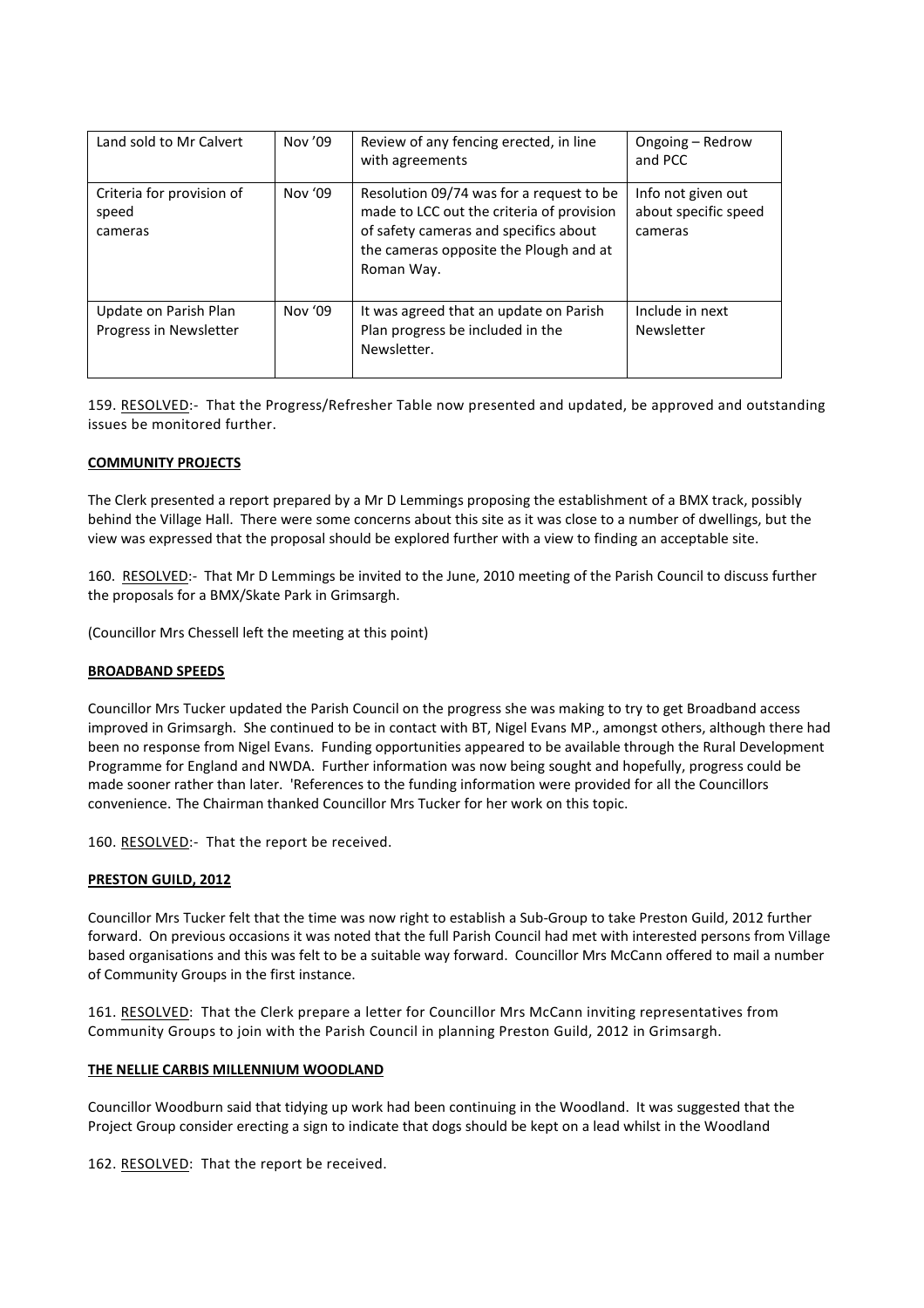## PARISH LENGTHSMAN

A copy of the Lengthsman's time sheet for March, 2010 was presented for information. He had also cleared a number of beer, etc., cans from the Village Greens. Cans, etc., were also evident along Old Railway Walk. In view of the problem with cans, etc., and the fact that there could be needles, etc., it was agreed to ask Preston City Council to clear the area and to monitor it in the future.

163. RESOLVED:- a) That the report be received.

 b) That Preston City Council be asked to clear the area near to the Wildflower Meadow and Old Railway Walk of cans, etc., and to monitor these areas on a regular basis in the future.

### AUTHORISATION OF PRECEPT, 2010/11

164. RESOLVED:- That the Clerk be authorised to submit the Official Precepting Form to the Preston City Council to enable the precept monies for 2010/11 totalling £16,000. 00 to be released to the Parish Council without delay.

### ACCOUNTS FOR PAYMENT

150. RESOLVED:- That the following accounts be approved for payment:-

| a) | Adam Cooper<br>(Payment to Lengthsman - March, 2010)<br>50 hours @ £10.00 per hour.<br>Includes £87. 50 V.A.T. @17.5%)          | £587.50 |
|----|---------------------------------------------------------------------------------------------------------------------------------|---------|
| b) | G.V.C.A.<br>(Charges for hire of Village Hall for Council<br>meetings from April, 2008 to March, 2009.<br>11 meetings @ £15.00) | £165,00 |

#### MATTERS INTRODUCED BY MEMBERS

a) The Chairman (for Councillor Mrs J Chessell)

i) Reported that the timetables/holders at the bus stops opposite the Village Hall and at 170 Preston Road had been damaged. These had already been reported.

ii) Commented about the new Recycling facility at Docklands and the Recycling site at Rough Hey. The site at Docklands was a Council operated facility where the majority of waste was now to be taken, whilst the site at Rough Hey (Valpak Recycling) was a private company. The expansion of this particular site had been stalled because of the economic downturn, but they had started some of the expansion work some time ago and this would protect their current planning permission.

iii) Read out a letter from R G Woollam which gave his support for the Parish Council's attempt to get the Village Green officially registered as a Village Green. Support had been asked for in the Newsletter.

#### b) Councillor Mrs L McCann

i) Reported that there were a number of potholes near to the junction of the The Hills with Longridge Road. The Clerk would report these to the County Council.

ii) Reported that there were parking problems on the footways on The Hills, particularly near to Longridge Road junction. PC Zanelli would be asked to deal with this problem.

#### c) Councillor B G Woodburn

i) Commented on the emailed objections from Mr Armstrong of Crofts Drive to the wording of part of the Newsletter. The use of the term "Ever since the arrival of Redrow" apparently caused him concern, but the reasoning for this concern was not understood. Councillor Swarbrick said that he had responded but felt that the Clerk should respond on behalf of the Parish Council in the first instance.